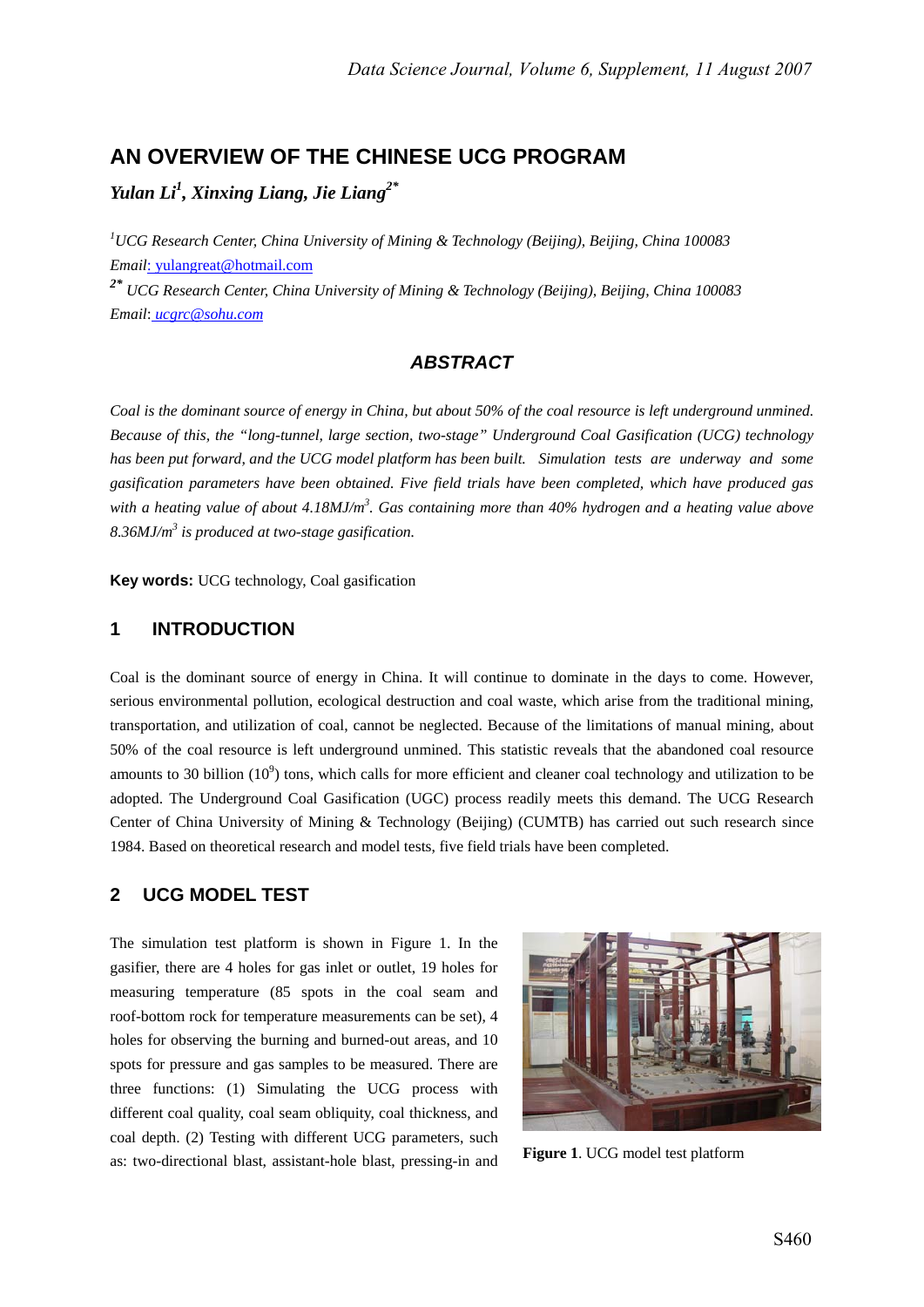absorbing-out. (3) Testing of different gasifier parameters. The supply system of the gasifier consists of blast equipment,  $O_2$  supply, and equipment for  $H_2O$  (g) generation. Through an air compressor blast, the  $O_2$  content can be controlled between 21-100%.

The results for simulation tests with lignite, soft coal, and hard coal during the  $O_2$ -H<sub>2</sub>Og continuous gasification process can be seen in Table 1. In the simulation tests, numerous theoretical parameters are controlled, such as temperature field, concentration field, velocity field, velocity of gasification reaction, extent of burned-out area, stability of the UCG process, technology of measuring and controlling, CO<sub>2</sub> elimination, and CO transfer to generate  $H_2$  and so on.

Table 1. Gas component, heat value, and production rate

| Coal type |              |               | Gas component % | Production rate<br>Gas heat value |           |                   |                      |
|-----------|--------------|---------------|-----------------|-----------------------------------|-----------|-------------------|----------------------|
|           | H,           |               | CH1             | CO <sub>2</sub>                   | N,        | MJ/m <sup>3</sup> | $m^3/kg$             |
| Lignite   | $36 \sim 45$ | $20 \sim 30$  | $\sim$ 5        | $25 - 35$                         | $1\sim$ 3 | $8.5^{\sim}9.5$   | $1.2\!\!\simeq\!1.4$ |
| Soft coal | $33 - 42$    | $25^{\sim}35$ | $4 \sim 10$     | $20 - 25$                         | $2\sim3$  | $9.6 \sim 11$     | $1.8 \sim 2.3$       |
| Hard coal | $35 - 45$    | $25^{\sim}35$ | $2\sim8$        | $25^{\sim}30$                     | $\sim$ 3  | $9.5^{\sim}10$    | $1.9 - 2.5$          |

## **3 UCG FIELD TRIAL IN CHINA**

Based on field tests and other UCG technologies at home and abroad, the UCG research center of CUMTB has brought forward the "long-tunnel, large-section, two-stage" UCG technology. The principle of the technology is shown in Figure 2. It is the mixture of shaft and no-shaft gasifier and consists of boreholes, an airflow tunnel, and a gasification tunnel.



Figure 2. Sketch of the "long-tunnel, large-section, two-stage" UCG technology

Two-stage means that air and water vapor are blown circularly. In the first stage, air is blown into the gasifier to support combustion. In the second stage, steam is blown in, which decomposes when meeting hot coal and then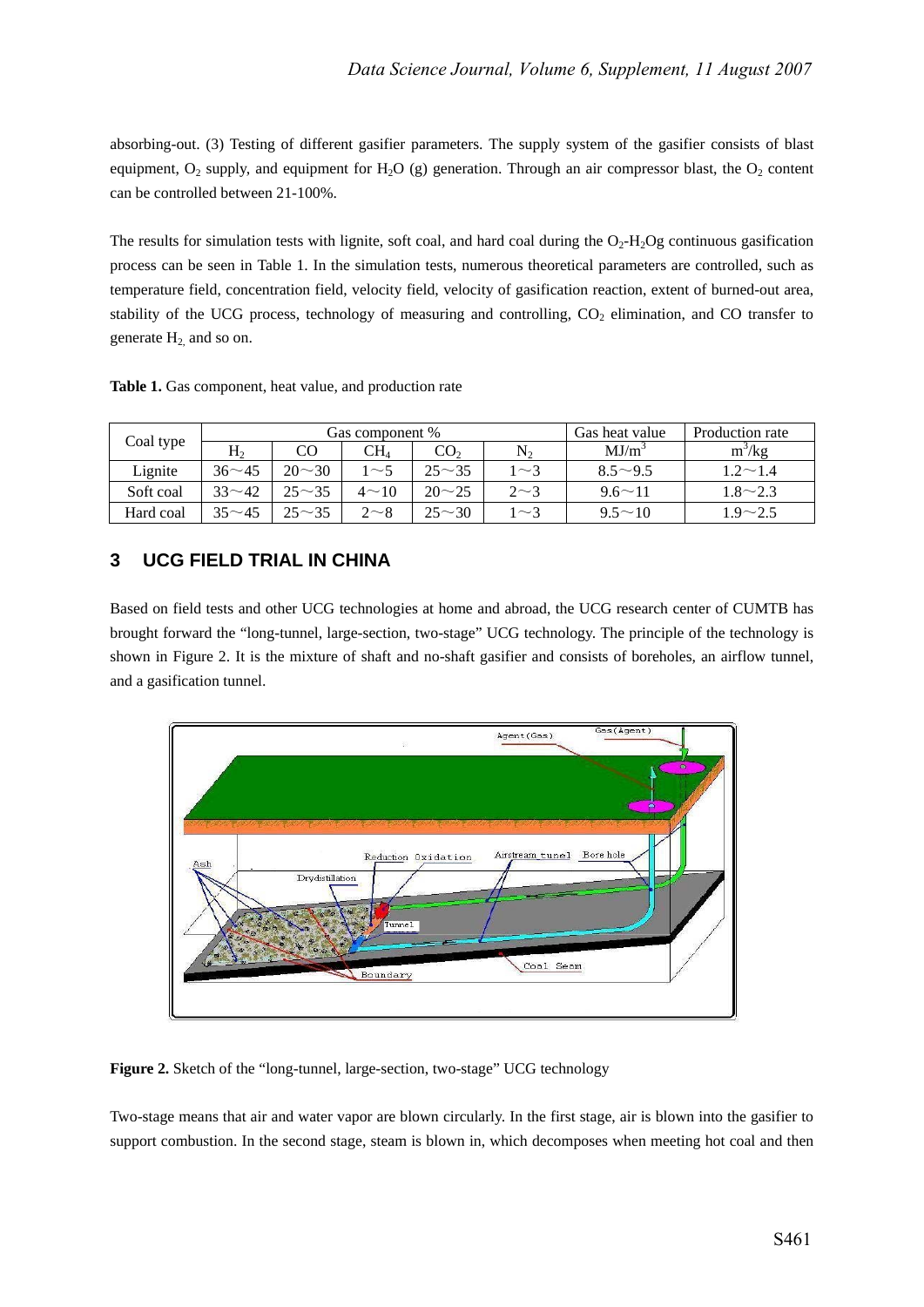forms underground water gas. In this stage,  $H_2$  concentration reaches about 50% (Liang Jie & Yu Li, 1995). Up to now, five UCG stations have been set up. They are shown in Table 2.

|                      | Mine                                 |       | Liuzhuang   | Xinwen   | Feicheng    | Xiyang     |
|----------------------|--------------------------------------|-------|-------------|----------|-------------|------------|
|                      | Coal kind                            |       | Gas coal    | Gas coal | Fat coal    | Anthracite |
|                      | Depth, m                             | 80    | 100         | 100      | 80-100      | 190        |
| Coal seam<br>feature | Thickness, m                         | 3.5   | $2.5 - 3.5$ | 1.8      | $1.3 - 1.8$ | 6          |
|                      | Obliquity, °                         | 68-75 | $45 - 55$   | 25       | $5-13$      | $22 - 27$  |
|                      | Gas heat value, $MJ/m^3$             |       | 12.24       | 5.21     | 5.09        | 11.91      |
|                      | $H_2$ %                              | 58.29 | 47.14       | 54.79    | 17.4        | 54.30      |
|                      | $CO$ %                               | 8.59  | 13.36       | 9.72     | 3.83        | 4.10       |
|                      | $CH_4\%$                             | 9.28  | 12.38       | 8.75     | 6.22        | 12.20      |
| Gas component %      | $CO2$ %                              | 19.63 | 20.48       | 20.75    | 22.9        | 20.20      |
|                      | $N_2$ %                              | 4.21  | 6.64        | 5.21     | 49.5        | 9.10       |
|                      | 1994.3<br>1996.5<br>Time of ignition |       | 2000.3      | 2001.9   | 2001.10     |            |

**Table 2.** Status of the UCG stations

## **3.1 UCG demonstration projects at the Liuzhuang mine**

This project belongs to the key scientific and technological project of Hebei Province. The gasifiers have been in operation for more than 5 years, since May, 1996. The gas is piped to nearby factories for industrial boiler use.

## **3.2 Structure of the gasifier**

The #9 and #12 coal layers were selected as the gasification zones. The #9 coal layer is 30-40m from the #12 layer, and there is a semihard sandstone seam between them. The thickness of the #9 coal seam is 3.0-4.5m with roof sandstone and bottom shale, while the thickness of the #12 coal layer is 4-6.5m with roof saprogenic shale and bottom sand shale. The analysis of the coal quality is shown in Table 3.

| Table 3. | Analysis of coal quality |  |
|----------|--------------------------|--|
|----------|--------------------------|--|

| Coal seam | Water %       | Ash %       | Volatile content % | Sulfur %     | Carbon %              | MJ/Kg<br>Heat Value |
|-----------|---------------|-------------|--------------------|--------------|-----------------------|---------------------|
| #9        | $0.02 - 0.18$ | 16.25-19.58 | 28.68-30.01        |              | 0.75-0.87 31.71-53.74 | 23.02               |
| #12       | 0.01          | 6.42-9.94   | 30.37-33.27        | $0.8 - 1.72$ | 58.92-60.74           | 25.12               |

The U-shape structure was designed, and two gasifiers were built in the #9 and 12# coal seams respectively.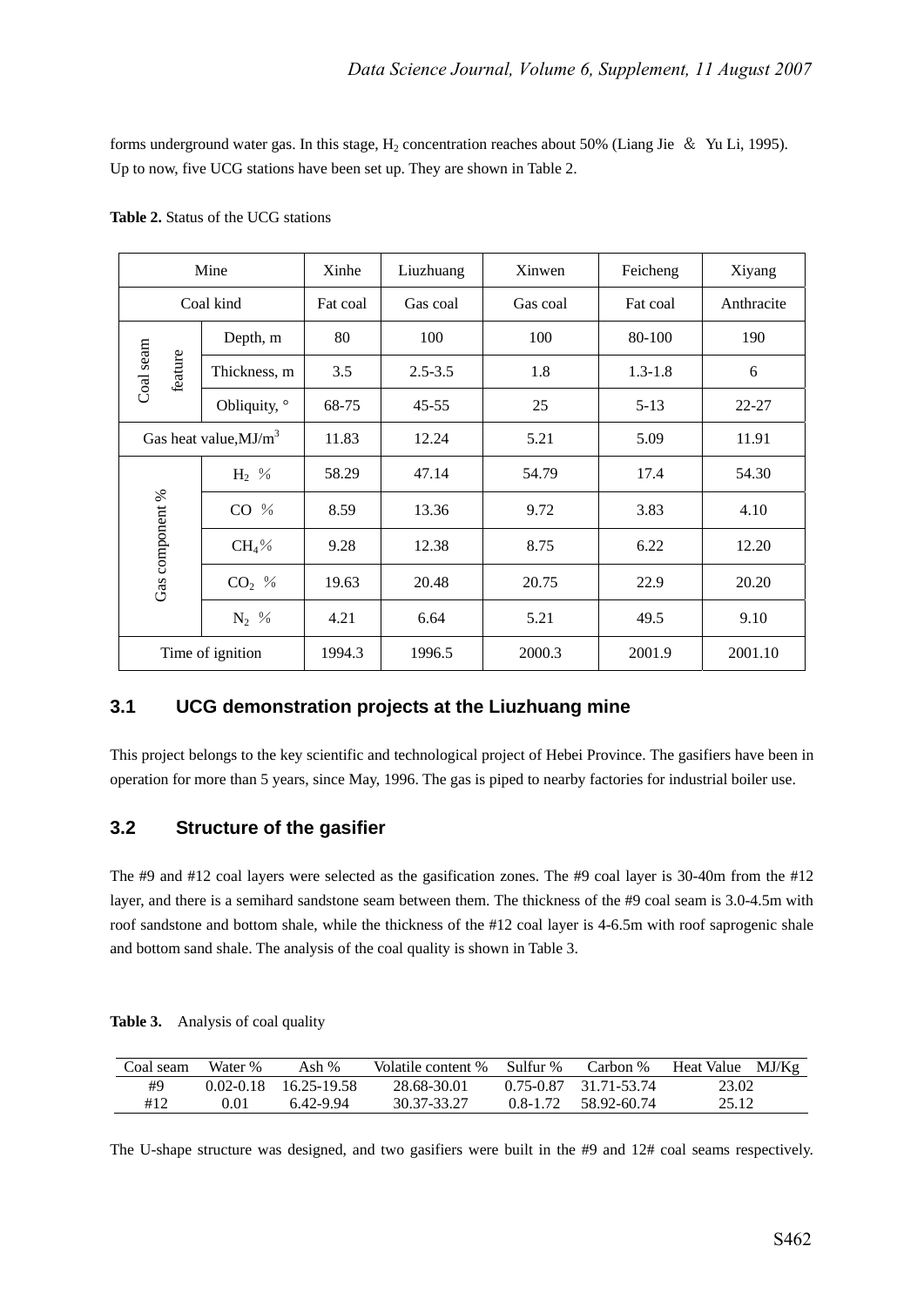Each has two assistant boreholes between the injection and production boreholes. To ensure safety and seal conditions, insulation bands were constructed on both sides and at the bottom of the gasifier, using coal ash and cement as filling material. The sketch of the gasifier structure is shown in Figure 3.



**Figure 3**. Sketch of Liuzhuang UCG gasifier

### **3.3 Gas production and utilization**

The gasifier in the #9 coal seam began to work on May 18, 1996 and lasted 81 hours after ignition. Air-based gasification was first undertaken in this trial. The amount of airflow was adjusted to sustain stable gasification. The gas composition, heat value, and flow of air gas are shown in Figures 4 and 5. The heat value of the air gas is about 4.18MJ/m3 and can meet the needs of boiler burning. Two-stage gasification was tested to obtain gas with middle heat value and high  $H^2$  concentrations up to about 50% (Liang & Yu, 1996). See Table 4.



**Figure 4.** Gas composition of air gas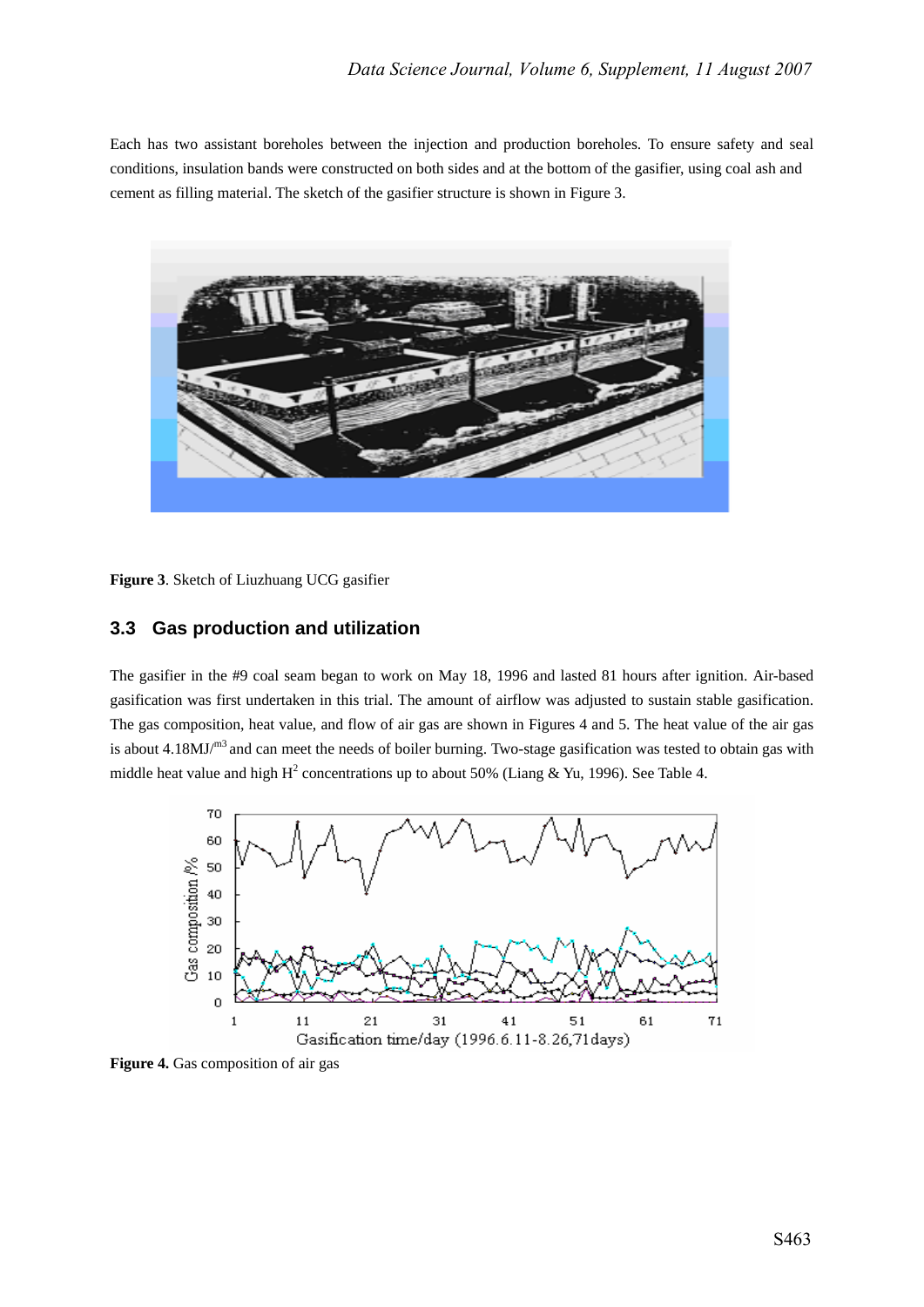

**Figure 5.** Heat value and flow of air gas

**Table 4.** Composition and heat value of #9 water gas

| H,<br>$\frac{9}{6}$ | $\%$  | $\%$<br>$\rm CH_{4}$ | $\%$ )<br>CO <sub>2</sub> | $\%$ )<br>$O_{2}$ | $\%$<br>N, | $HV(MJ/m^3)$ | $Flow(m^3/h)$ |
|---------------------|-------|----------------------|---------------------------|-------------------|------------|--------------|---------------|
| 41.46               | 10.39 | 9.12                 | 36.68                     | 0.00              | 2.35       | 10.22        | 1500          |
| 45.05               | 8.18  | 7.53                 | 34.38                     | 0.00              | 4.86       | 9.77         | 1400          |
| 46.51               | 9.34  | 9.19                 | 32.65                     | 0.00              | 2.31       | 10.76        | 1500          |
| 52.92               | 10.37 | 9.50                 | 19.55                     | 0.00              | 7.62       | 11.84        | 1200          |
| 45.32               | 9.13  | 9.24                 | 33.10                     | 0.00              | 3.21       | 10.60        | 1400          |

### **3.4 Measuring the moving velocity of the fire face**

Radon (222Rn) is the only gas generating from the disintegration process of radioactive elements in nature, and it has the characteristic of moving towards the surface from underground when heated. The emanation coefficient of radon increases obviously with the increase of temperature. Thus, the radon concentration at the surface will reflect the temperature of the underground burning coal, which can be used in exploring the range of the coal combustion zone and the moving velocity of the fire face (Liang, 2002).

From Figure 6, in gasifier 9S, the first elevated radon point is 17m away from the ignition point, and the elevation extends 42m, which shows that the high temperature zone starts at 17m and the length of the zone is at least 42m including both the oxidation and reduction zones. Figure 6 shows that the high temperature zone starts at 29m, and the length of the zone is about 38m.

According to the position of the high temperature zone and the gasification time, the moving velocity of the fire face of 9S and 12S is 0.204m/d and 0.487m/d respectively.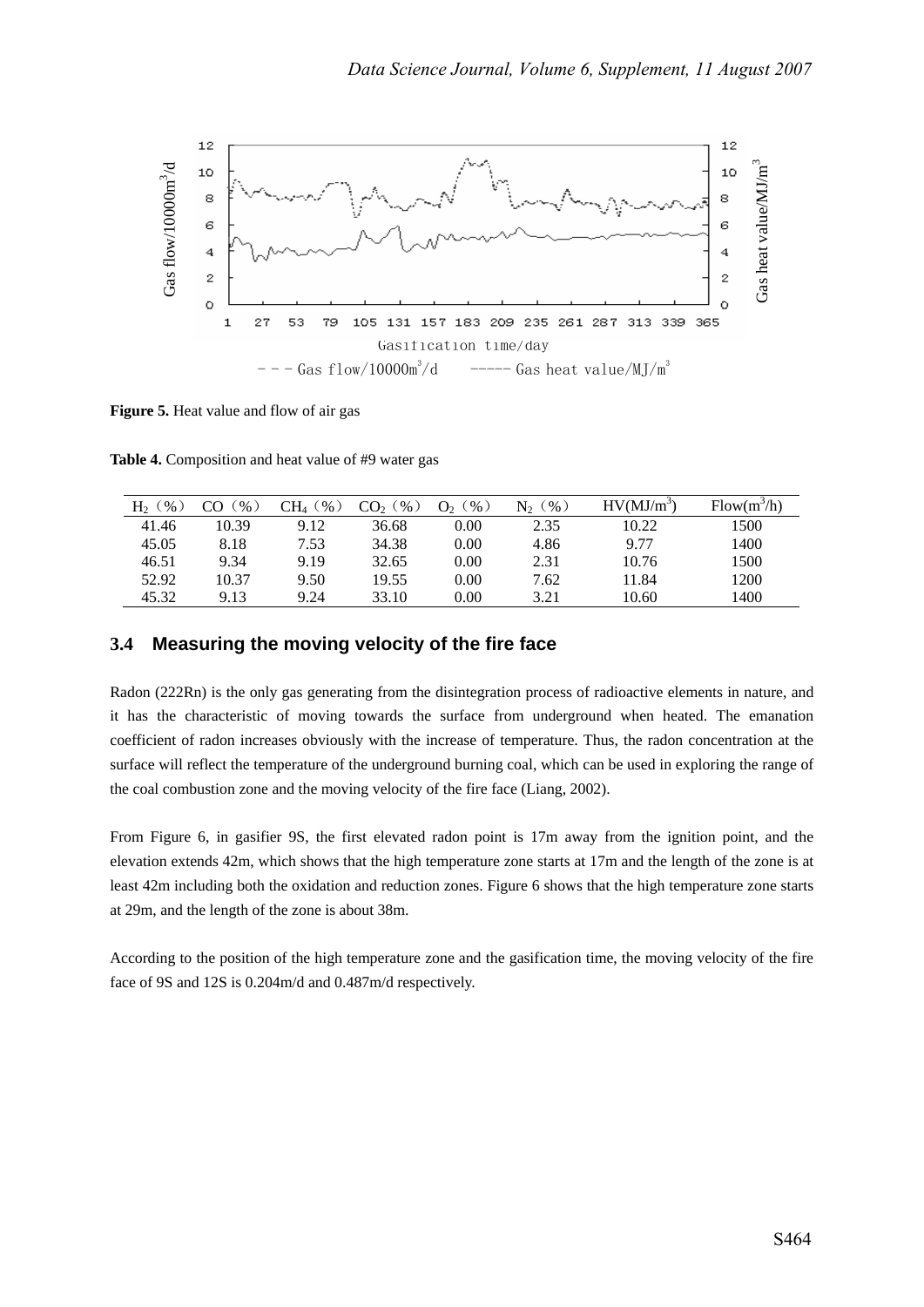

Figure 6. Changes of radon concentrations along the gasification tunnel

#### **4 MARKET PROSPECTS FOR UCG TECHNOLOGY IN CHINA**

According to the survey of China coal resources in 1997, the total amount of the discovered coal resource in China is about  $10179 \times 10^8$ t. The distribution of the different coal types is listed in Table 5.

| Coal<br>kind   | Lignite | Lower-g<br>rade<br>bitumin<br>ous | Gas<br>coal | Fat coal | Coking<br>coal | Thin<br>coal | Poor<br>coal | Anthrac<br>ite | Others |
|----------------|---------|-----------------------------------|-------------|----------|----------------|--------------|--------------|----------------|--------|
| Discover<br>ed | 1291.32 | 4320.75                           | 1317.31     | 382.99   | 682.92         | 424.47       | 559.17       | 1200.16        | 0.27   |
| Percent<br>(%) | 12.68   | 42.45                             | 12.94       | 3.76     | 6.71           | 4.17         | 5.49         | 11.79          |        |

**Table 5.** Distribution of coal types in the discovered coal resources (amount  $\times 10^8 t$ )

The total amount of both the discovered and the projected coal resources with depths lower than 2000m is about  $55697\times10^8$  t according to the geological exploring data, among which the coal resources with depths lower than 1000m take up 51.4% with an amount of  $28616\times10^{8}$  t and the coal resources with depths between 1000m-2000m take up 49% with an amount of  $27080 \times 10^8$ t. Among the projected coal resources, the amount at depths higher than 1000m goes up to 59.5%.

As for other conditions: (1) Mining conditions: the coal suitable for opencast working is 1% of the total amount, of which lignite is 70%. (2) Mining status: thin coal seams with thickness less than 1.3m make up 8% of the total mine, while thick coal seams with thicknesses more than 3.5m are 43%. The proportion of the coal seams with